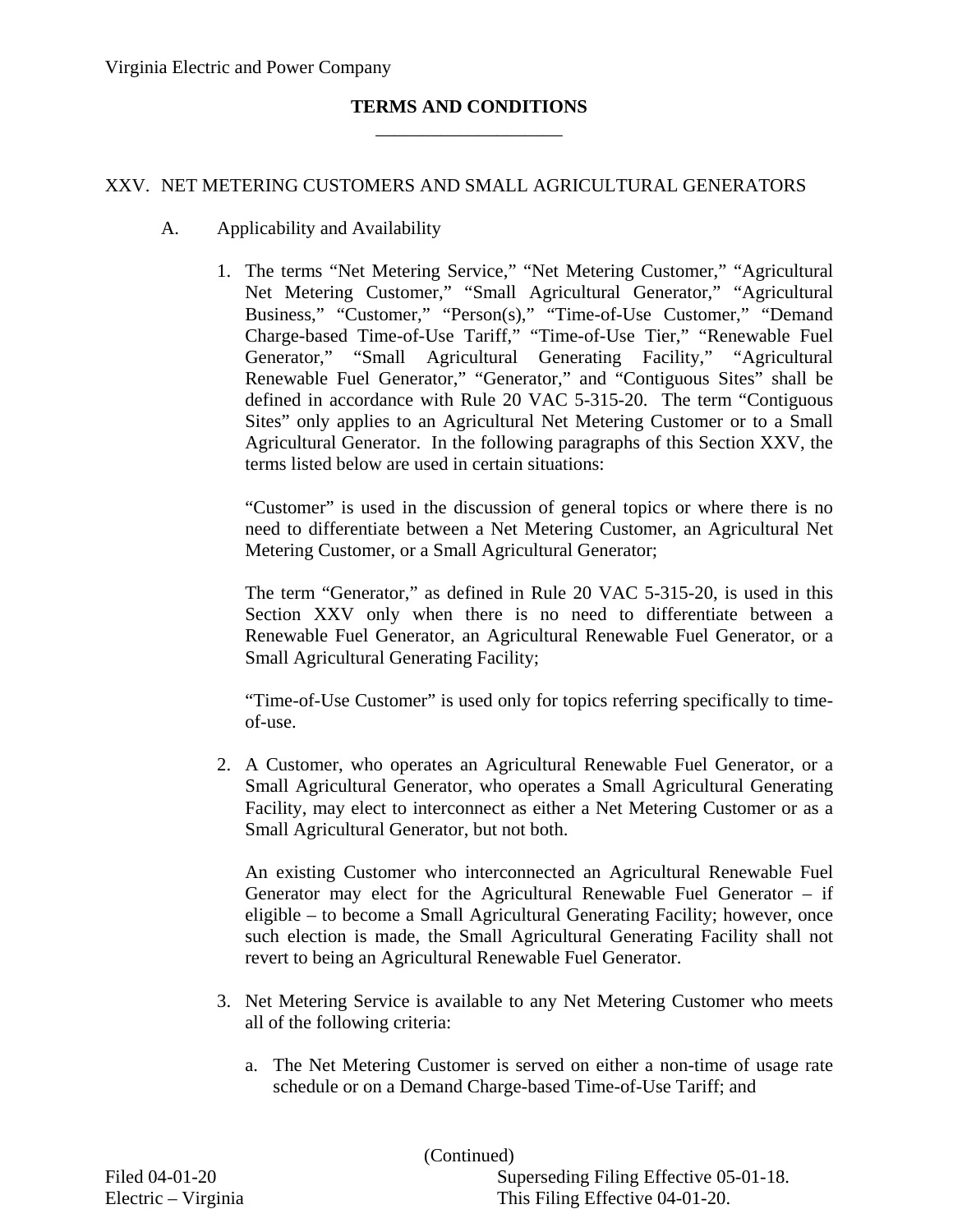## XXV. NET METERING CUSTOMERS AND SMALL AGRICULTURAL GENERATORS (Continued)

- b. The Net Metering Customer owns and operates, or contracts with other Persons to own or operate, or both, an electrical generating facility consisting of one or more Renewable Fuel Generators, having an aggregate generation capacity of no more than 20 kilowatts for residential Net Metering Customers and no more than one (1) megawatt for nonresidential Net Metering Customers, for the primary purpose of offsetting all or part of the Net Metering Customer's own requirements for Electricity Supply Service to be provided by the Company or by a Competitive Service Provider ("CSP"); and
- c. The Net Metering Customer's maximum capacity for any single Renewable Fuel Generator installation (including the addition of capacity to the Net Metering Customer's existing Renewable Fuel Generator), interconnected with the Company's distribution facilities on or after July 1, 2015, shall be limited as follows:
	- 1. The Net Metering Customer shall be allowed to install a Renewable Fuel Generator, which is capable of generating no more than the Net Metering Customer's previous 12 months of usage history (or an annualized estimate thereof made using the Company's existing methodologies), based upon the expected annual output of the Net Metering Customer's Renewable Fuel Generator.
	- 2. The Company will work with the Net Metering Customer to ascertain a mutually agreeable maximum capacity with the primary determinant being the Net Metering Customer's historic or predicted annual consumption.
- d. The Net Metering Customer, who is served on a time-of-usage rate schedule with no Electricity Supply demand charge, is not eligible to receive Net Metering Service.
- 4. Net Metering Service is available to any Agricultural Net Metering Customer who meets all of the following criteria:
	- a. The Agricultural Net Metering Customer owns and operates, or contracts with other Persons to own or operate, or both, an electrical generating facility consisting of one or more Agricultural Renewable Fuel Generators, having an aggregate generation capacity of not more than 500 kilowatts, as part of an Agricultural Business under a Net Metering Service arrangement; and

(Continued)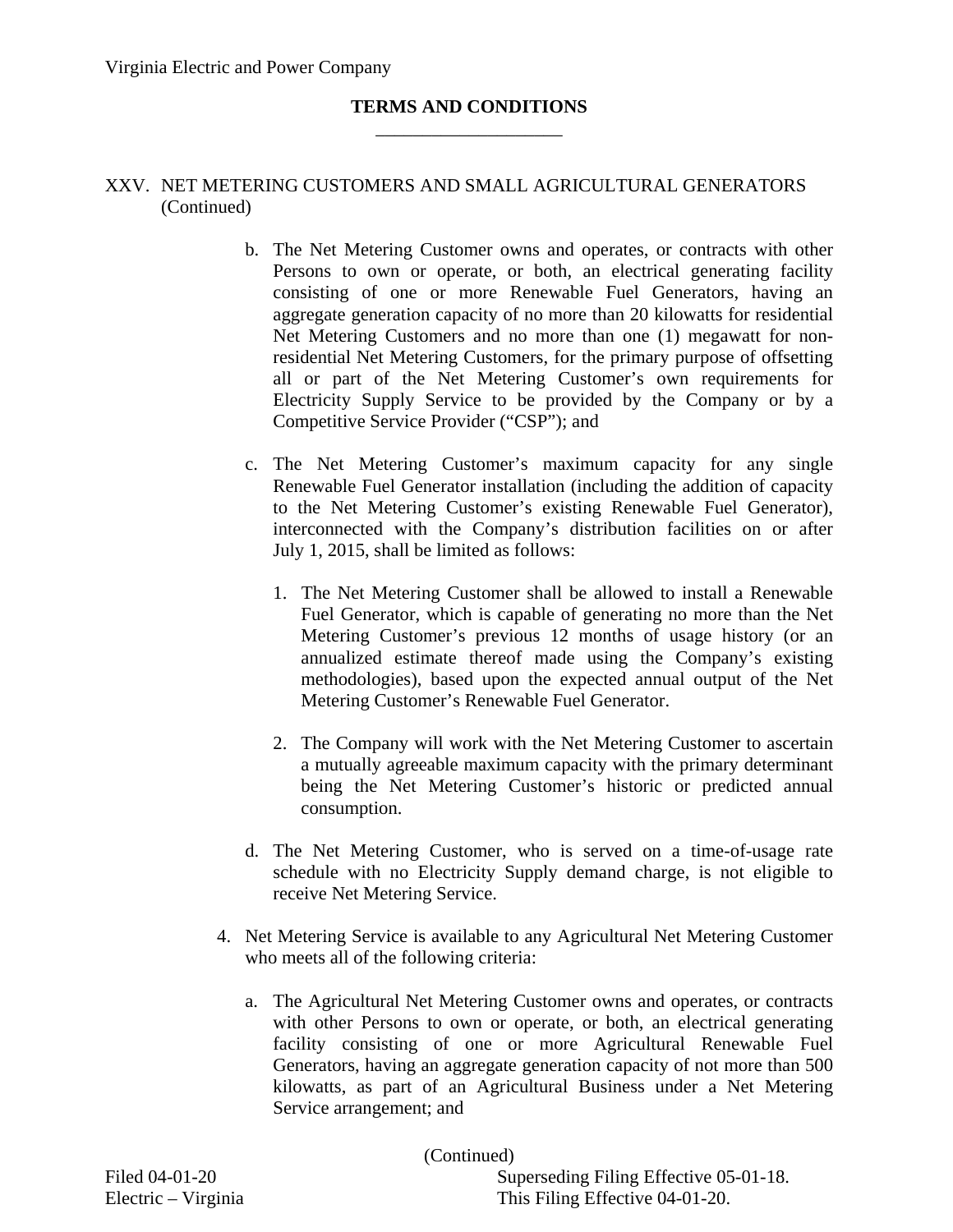## XXV. NET METERING CUSTOMERS AND SMALL AGRICULTURAL GENERATORS (Continued)

- b. The primary purpose of the Agricultural Renewable Fuel Generator is to offset all or part of the Agricultural Business's own requirements for Electricity Supply Service to be provided by the Company or by a CSP; and
- c. The Company may serve an Agricultural Net Metering Customer through multiple meters, which may be aggregated into one account and served under the Company's tariff, if such meters are located on separate but Contiguous Sites, as defined in 20 VAC 5-315-20; and
- d. The Agricultural Net Metering Customer is served on either a non-time of usage rate schedule or on a Demand Charge-based Time-of-Use Tariff; and
- e. The Agricultural Net Metering Customer, who is served on a time-ofusage rate schedule with no Electricity Supply demand charge, is not eligible to receive Net Metering Service.

Unless otherwise specified in this Section XXV, Agricultural Net Metering Customers are subject to the same provisions as Net Metering Customers.

- 5. Net Metering Service is available to any Small Agricultural Generator who elects to interconnect a Small Agricultural Generating Facility as a Net Metering Customer, pursuant to the applicable of Paragraph XXV.A.3. or Paragraph XXV.A.4., above.
- 6. A Small Agricultural Generator is a Customer who operates a Small Agricultural Generating Facility as part of an Agricultural Business and who meets all of the following criteria:
	- a. The Company may serve a Small Agricultural Generator through multiple Company-owned meters, which may be aggregated into one Companyassigned account and served under the Company's tariff, if such Company-owned meters are located on separate but Contiguous Sites, as defined in Rule 20 VAC 5-315-20. As such, the Small Agricultural Generator may aggregate the electricity consumption measured by the Company-owned meters, solely for the purposes of calculating 150% of the Small Agricultural Generator's expected annual energy consumption, but not for the purpose of billing for Electric Service; and

(Continued) Filed 04-01-20 Superseding Filing Effective 05-01-18.

Electric – Virginia This Filing Effective 04-01-20.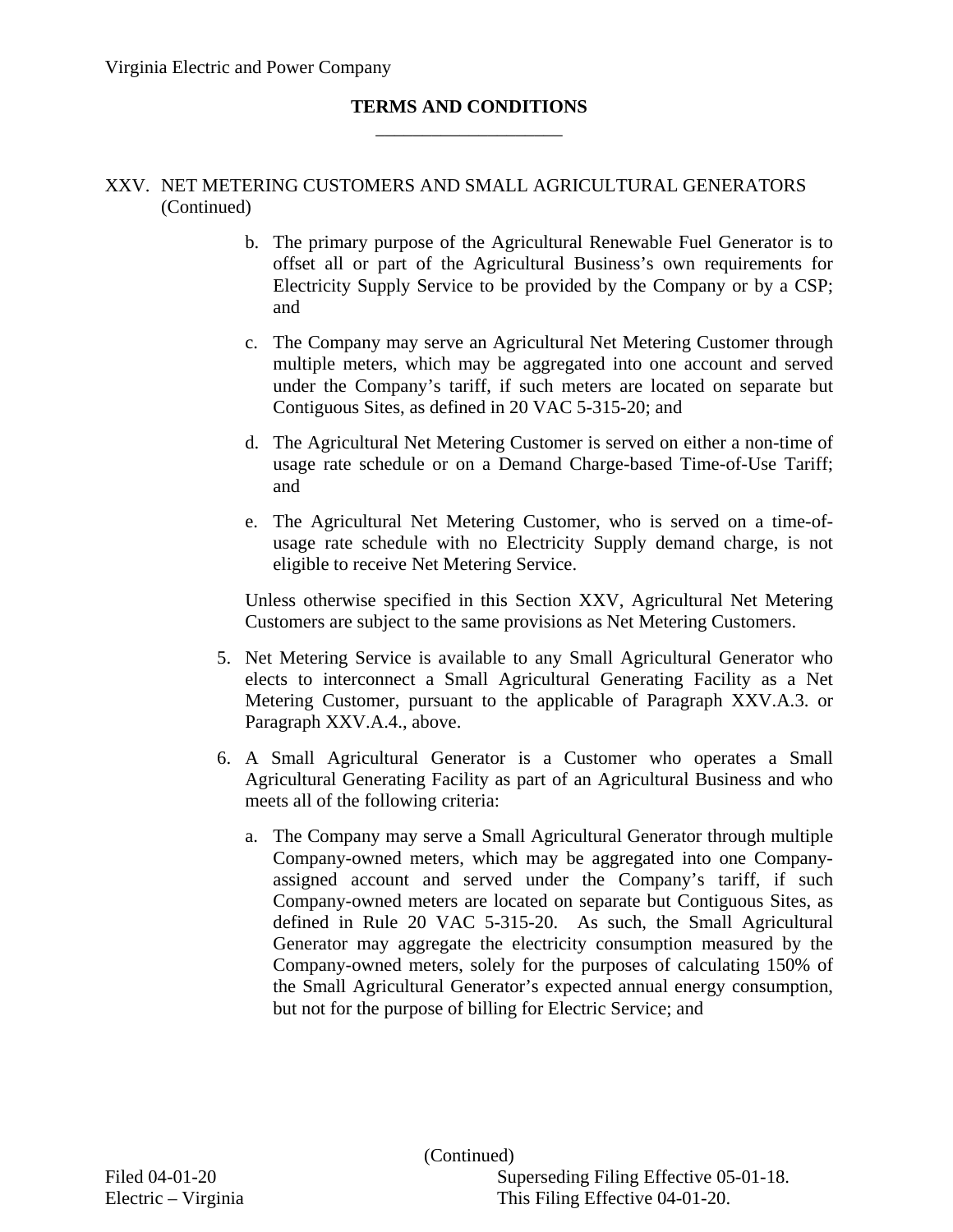## XXV. NET METERING CUSTOMERS AND SMALL AGRICULTURAL GENERATORS (Continued)

- b. A Small Agricultural Generator shall not use more than 25 percent of the land comprising the Contiguous Sites, which are owned and operated by the Small Agricultural Generator's Agricultural Business, for the purposes of the Renewable Fuel Generator. In addition, pursuant to Rule 20 VAC 5-315-20, the Small Agricultural Generator shall be required to provide the Company with a certification, attested to under oath, as to the amount of land being used for the Renewable Fuel Generator; and
- c. A Small Agricultural Generator shall abide by the small generator interconnection process described in Section XXVI – Electric Generator Interconnections Other Than Net Metering of the Company's filed Terms and Conditions and Rule 20 VAC 5-314. In accordance with this Section XXV and Section XXVI of the Company's filed Terms and Conditions, as well as Rule 20-VAC 5-314, the Small Agricultural Generator shall be responsible for paying to the Company all costs, which are associated with the interconnection of the Small Agricultural Generator's Small Agricultural Generating Facility including, but not limited to, any interconnection or engineering studies that may be required prior to the interconnection. Pursuant to Va. Code § 56-594.2 B, the Small Agricultural Generator shall pay to the Company any necessary additional expenses as required by Va. Code § 56-594.2.

Unless otherwise specified in this Section XXV, Small Agricultural Generators which interconnect the Small Agricultural Generating Facility as an Agricultural Renewable Fuel Generator are subject to the same provisions as Net Metering Customers.

- 7. A Renewable Fuel Generator is an electrical generating facility that meets all of the following criteria:
	- a. Consists of one or more electrical generators and uses renewable energy, as defined by Va. Code § 56-576, as its total fuel source. Such sources currently are defined as sunlight, wind, falling water, biomass (sustainable or otherwise), energy from waste, landfill gas, municipal solid waste, wave motion, tides, geothermal power, or the proportion of the thermal or electric energy from a facility that results from the co-firing of biomass; and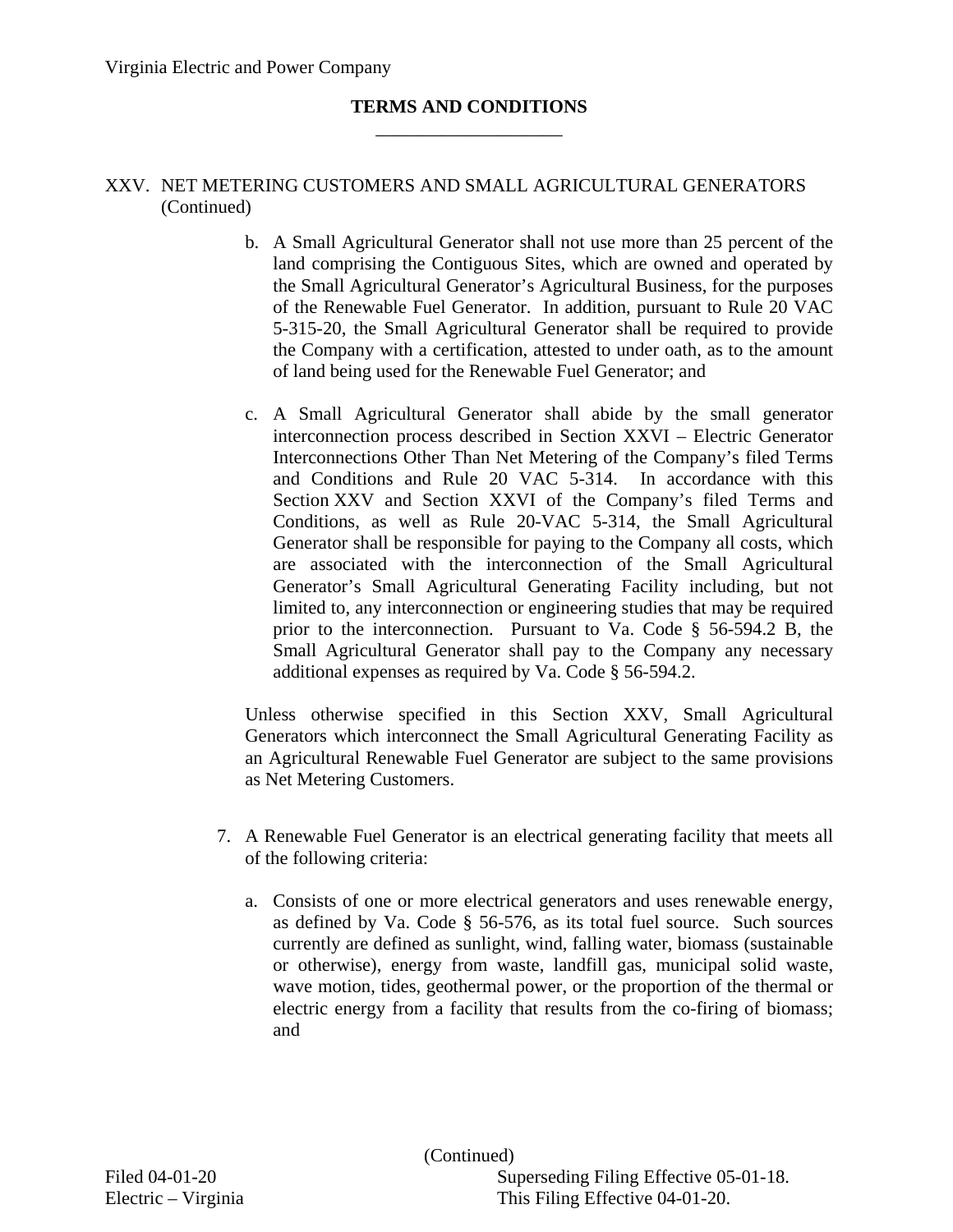## XXV. NET METERING CUSTOMERS AND SMALL AGRICULTURAL GENERATORS (Continued)

- b. Is owned and operated by the Net Metering Customer, or is contracted with other Persons to be owned or operated, or both; and
- c. Is located on the Net Metering Customer's premises; and
- d. Is interconnected to the Net Metering Customer's wiring on the Net Metering Customer's side of its interconnection with the Company, pursuant to a net metering arrangement, and is operated in parallel with the Company's electric transmission and distribution system.
- 8. An Agricultural Renewable Fuel Generator is an electrical generating facility that meets all the following criteria:
	- a. Consists of one or more electrical generators and uses renewable energy from only sunlight, wind, or aerobic or anaerobic digester gas, as its sole fuel source; and
	- b. Is owned and operated by the Agricultural Net Metering Customer, or is contracted with other Persons to be owned or operated, or both; and
	- c. Is located on land that is owned or controlled by the Agricultural Business; and
	- d. Is interconnected to the Agricultural Net Metering Customer's wiring on the Agricultural Net Metering Customer's side of its interconnection with the Company, pursuant to a net metering arrangement, and is operated in parallel with the Company's electric transmission and distribution system; and
	- e. Is used to provide energy primarily to the Agricultural Business' metered accounts.
- 9. A Small Agricultural Generating Facility is an electrical generating facility that meets all of the following criteria:
	- a. The Small Agricultural Generating Facility is a qualifying small power production facility pursuant to the Public Utility Regulatory Policies Act of 1978 (P.L. 95-617). The Small Agricultural Generating Facility: is designed with the expectation that the electricity generated by it will remain on the Company's distribution system; has a capacity of not more than 1,500 kilowatts; and is sized to not exceed 150 percent of the Small Agricultural Generator's expected annual energy consumption, which is based on the Small Agricultural Generator's (i) previous 12 months of billing history at the service location or (ii) an annualized calculation of billing history if 12 months of billing history is not available.

(Continued)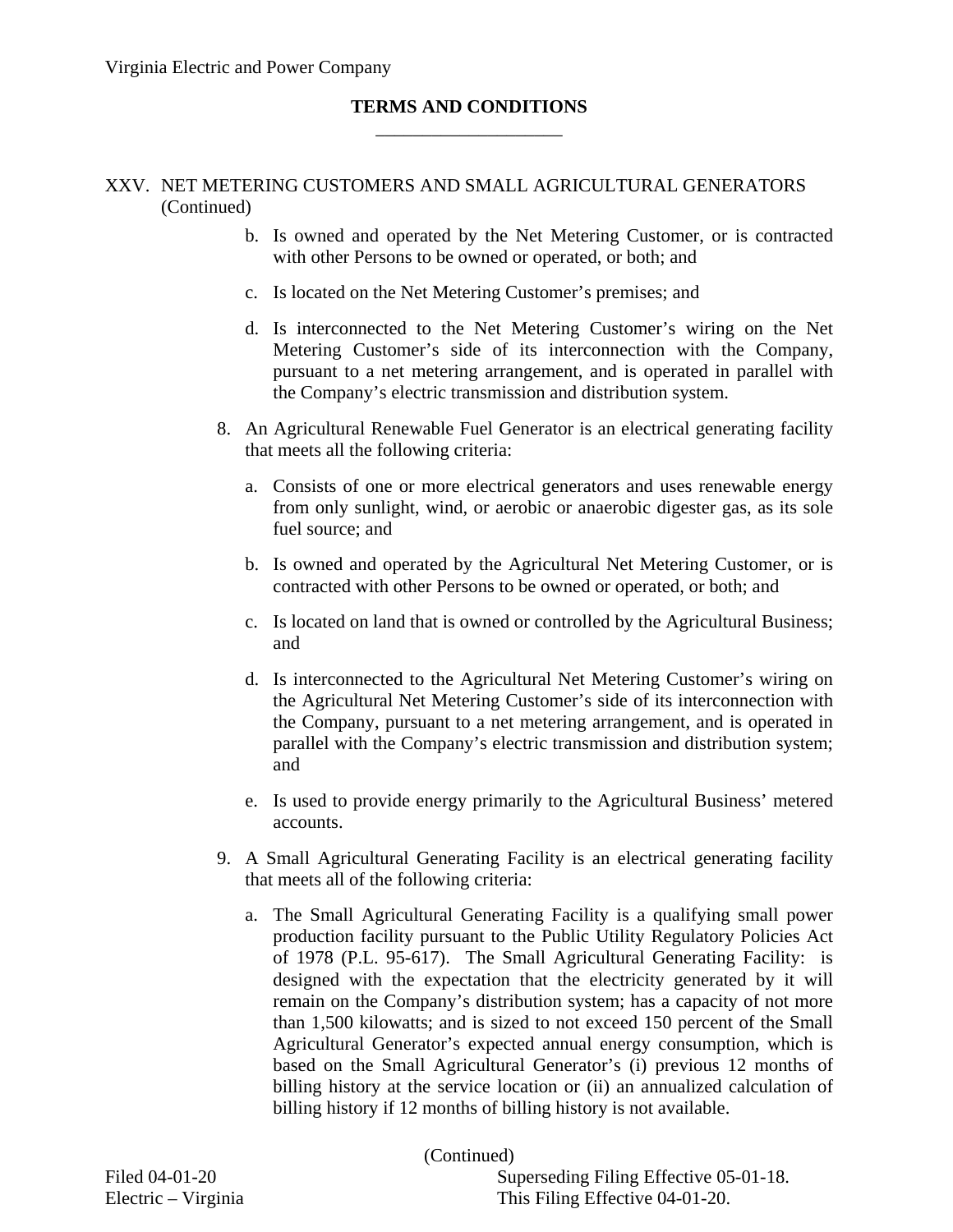## XXV. NET METERING CUSTOMERS AND SMALL AGRICULTURAL GENERATORS (Continued)

- b. The Small Agricultural Generating Facility is separately metered, is located on the Small Agricultural Generator's premises, and is interconnected with and operates in parallel with the Company's distribution system but not the Company's transmission facilities. The Small Agricultural Generating Facility uses only renewable energy, as defined in Va. Code § 56-576, as its total source of fuel.
- B. Company Notification
	- 1. The prospective Customer shall notify the Company prior to starting any construction or installation of the proposed Generator (including the addition of capacity to the Customer's existing Generator) with the Company's distribution facilities. The Company suggests that the prospective Customer provide the Company with such notification as soon as possible and, preferably, before the Customer enters into an agreement to purchase the proposed Generator. Upon the Customer's notification to the Company, as described in this Section XXV.B, the Company will provide the Customer the proposed Generator's maximum capacity limitations and any other suitability requirements, which the Company will need to be completed in advance of the proposed Generator's installation. The prospective Customer's notification to the Company shall include the following:
		- a. An *Agricultural Net Metering, Small Agricultural Generator, or Net Metering Interconnection Notification*, Form NMIN Effective 04-01-2020 ("Notification Form") with Sections 1 through 4 completed; and
		- b. A certificate of insurance or other proof of insurance (as required in Paragraph XXV.I, below); and
		- c. The generating capacity of the proposed Generator.

The Company must approve the prospective Customer's Notification Form prior to the installation of the prospective Customer's new Generator or addition of capacity to the Customer's existing Generator.

2. If the prospective Customer has contracted with another Person to own or operate, or both, the Generator, the notice will include detailed, current and accurate contact information for the owner or operator, or both including without limitation, the name and title of one or more individuals responsible for the interconnection and operation of the Generator, a telephone number, a physical street address other than a post office box, a fax number, and an email address for each such Person or Persons.

(Continued)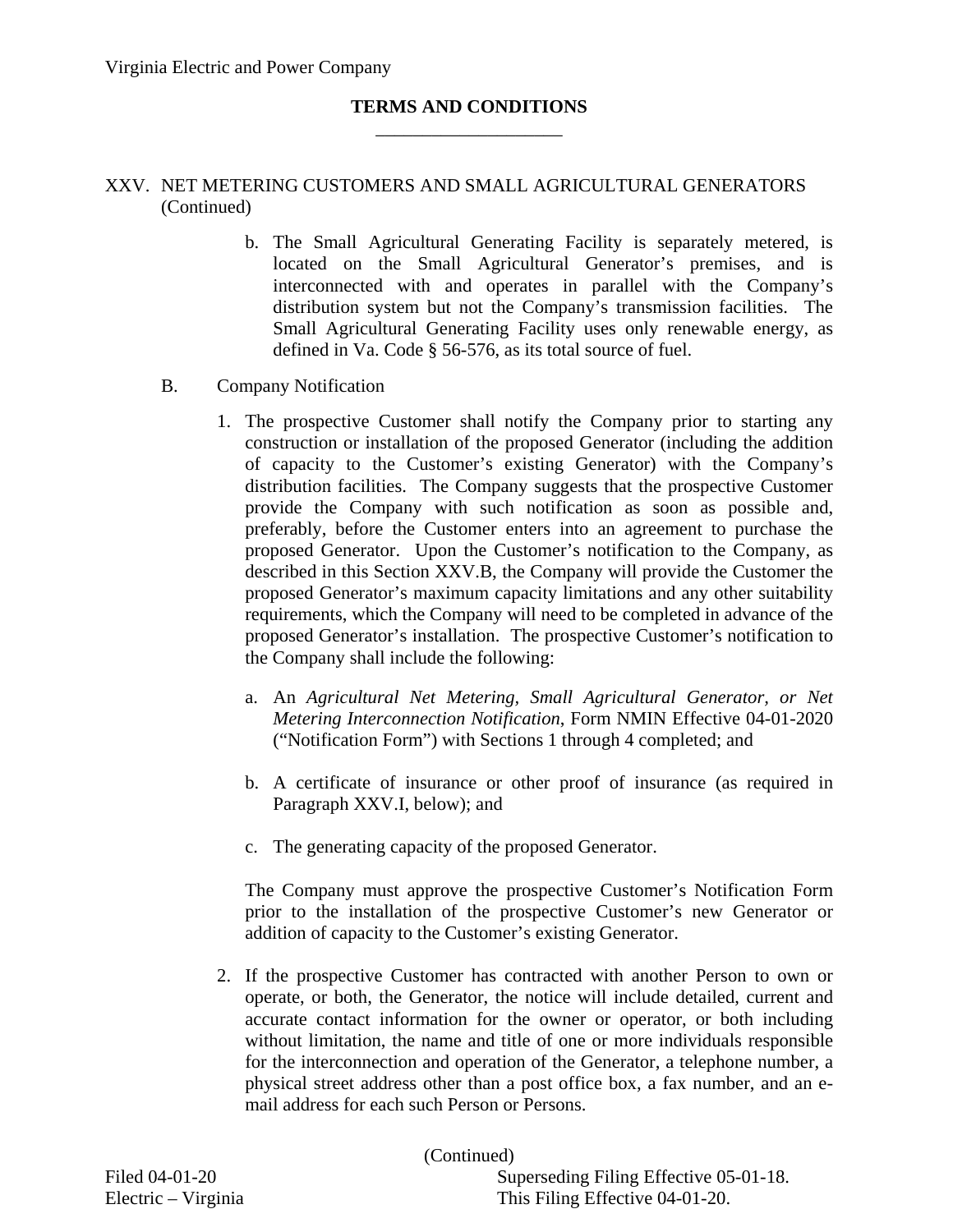## XXV. NET METERING CUSTOMERS AND SMALL AGRICULTURAL GENERATORS (Continued)

- 3. Notification Form to be completed and submitted per the following instructions:
	- a. The online Notification Form (when available on the Company's Internet web page) to be completed online; or
	- b. The completed paper Notification Form (attached to this Section XXV as Attachment 1) is to be sent to the following address:

Dominion Energy Virginia Net Metering 600 E. Canal Street, 11th Floor Richmond, VA 23219;

The completed Notification Form may also be scanned and sent by e-mail in pdf format to [net.metering@dominionenergy.com.](mailto:net.metering@dominionenergy.com) 

The Company's Internet web page also provides information relative to Net Metering: [https://www.dominionenergy.com/home-and-small](https://www.dominionenergy.com/home-and-small-business/renewable-energy-programs/net-metering)[business/renewable-energy-programs/net-metering](https://www.dominionenergy.com/home-and-small-business/renewable-energy-programs/net-metering)

- 4. The Company shall have 30 days from the date of notification for a prospective residential Net Metering Customer and 60 days from the date of notification for a prospective nonresidential Customer to determine whether the requirements contained in Paragraphs XXV.C and XXV.D, if applicable, have been met. The date of notification shall be considered to be the third day following the mailing of the Notification Form by the prospective Customer to the Company.
- 5. The Customer shall verify with the Company that all requirements for interconnection have been met once the Generator is installed.
- 6. The prospective Customer may interconnect the Generator and begin operation in accordance with the following time limits:
	- a. Thirty-one days after the date of notification in accordance with Paragraph XXV.B.4., above, for a prospective residential Customer, unless the Company requests a waiver of this requirement from the Commission prior to the  $31<sup>st</sup>$  day; or
	- b. Sixty-one days after the date of notification in accordance with Paragraph XXV.B.4., above, for a prospective nonresidential Customer, unless the Company requests a waiver of this requirement from the Commission prior to the  $61<sup>st</sup>$  day.

(Continued)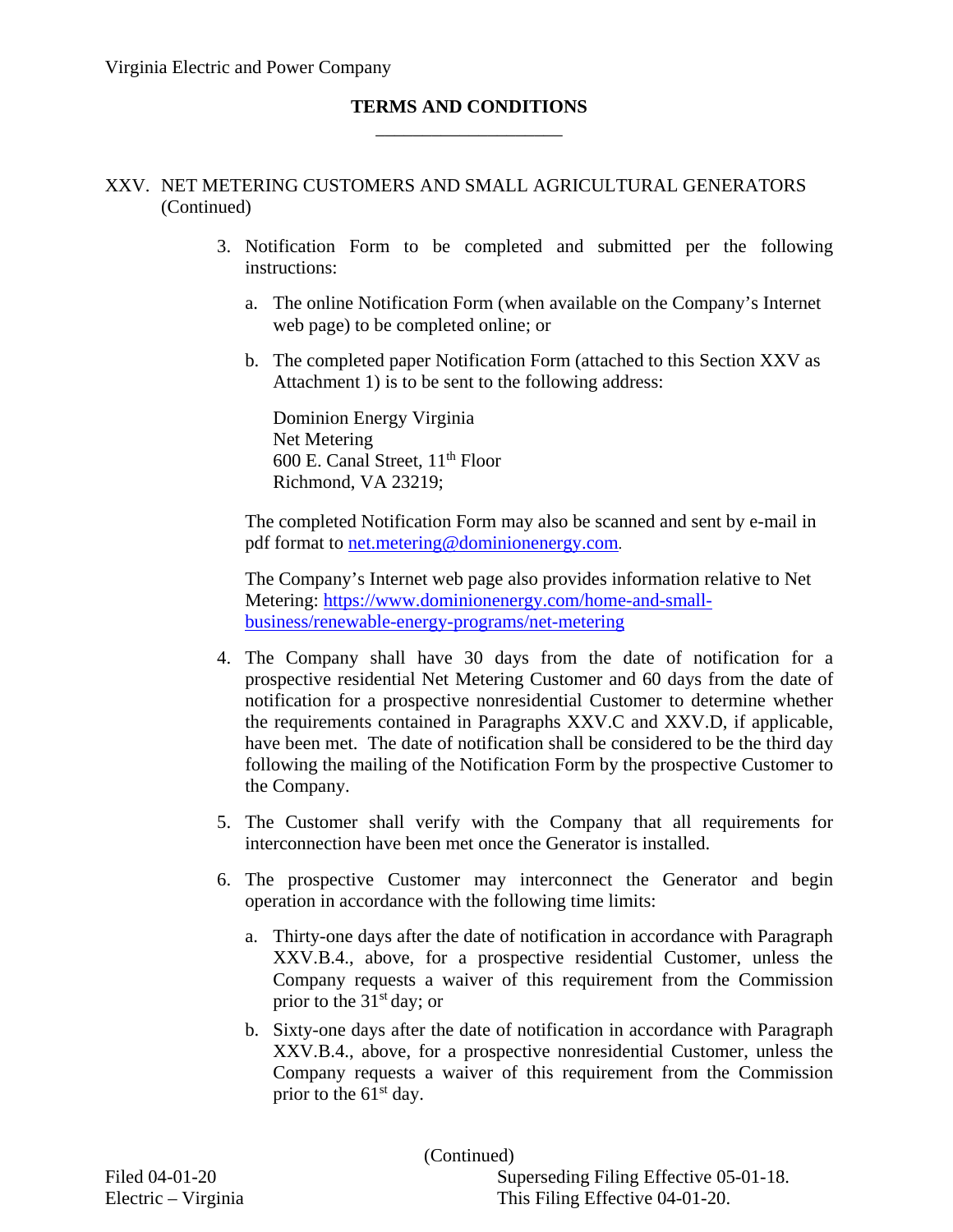## XXV. NET METERING CUSTOMERS AND SMALL AGRICULTURAL GENERATORS (Continued)

- 7. In cases where the Company requests a waiver, a copy of the request for a waiver will be mailed simultaneously to the prospective Customer and to the Commission's Division of Public Utility Regulation.
- C. Conditions of Interconnection for all Customers
	- 1. A prospective Customer may begin operation of the Customer's Generator on an interconnected basis when:
		- a. The Customer has properly notified the Company of the Customer's intent to install and interconnect a new Generator (including the addition of capacity to the Customer's existing Generator) in accordance with Paragraph XXV.B, above; and the Company has not requested a waiver pursuant to the applicable of Paragraph XXV.B.6.a. or Paragraph XXV.B.6.b., above; and the Company has approved Sections 1 through 4 of the Customer's Notification Form; and
		- b. The Customer has installed all equipment necessary to complete the interconnection, including but not limited to a lockable, Company accessible load breaking manual disconnect switch on each Generator to disconnect the Generator; and
		- c. The Customer has demonstrated to the Company, by re-submitting the Notification Form with Section 5 completed, that the licensed electrician who installed the Customer's Generator has certified, by signing the Notification Form, (i) that any required manual disconnect switch on each Generator has been installed properly and (ii) that such Generator has been installed in accordance with the manufacturer's specifications as well as all applicable provisions of the National Electrical Code. If the Customer or a licensed Virginia Class A or B general contractor installed the Customer's Generator, the signed final electrical inspection for each Generator can be used in lieu of the licensed electrician's certification; and
		- d. The vendor has certified, by signing the Notification Form, that each Generator being installed is in compliance with the requirements established by Underwriters Laboratories, or other national laboratories in accordance with IEEE Standard 1547, Standard for Interconnecting Distributed Resources With Electric Power Systems, July 2003; and
		- e. In the case of static inverter-connected Generators with an alternating current capacity in excess of 10 kilowatts, the Customer has had the inverter settings inspected by the Company. The Company shall impose a fee of \$50 for each Generator requiring such inspection; and

(Continued)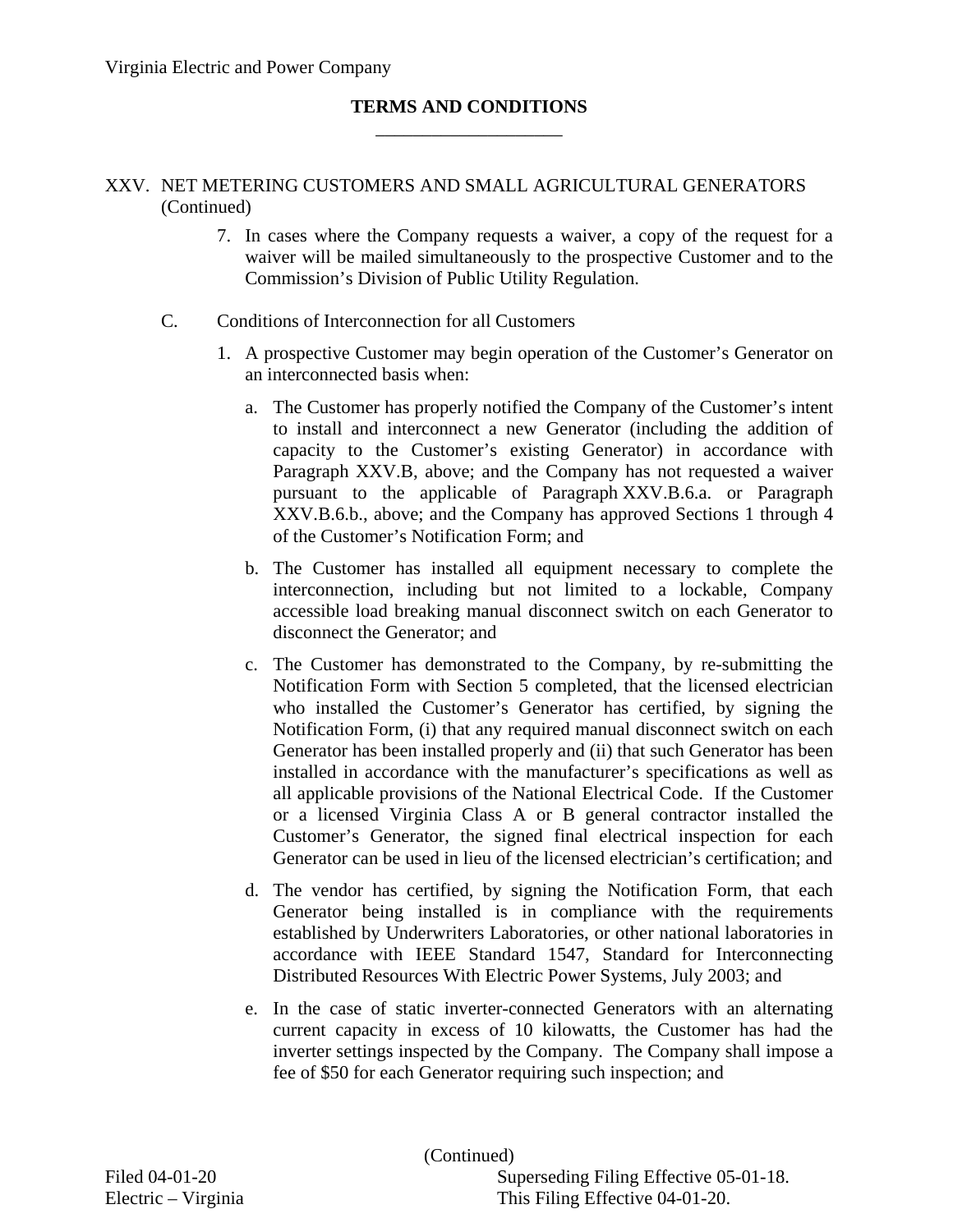## XXV. NET METERING CUSTOMERS AND SMALL AGRICULTURAL GENERATORS (Continued)

- f. In the case of non-static inverter-connected Generators, the Customer has interconnected each Generator according to the Company's interconnection guidelines and the Company has inspected all protective equipment settings. The Company shall impose a fee of \$50 for each Generator requiring such inspection.
- 2. A Customer shall not be allowed to interconnect a Generator if doing so will cause the total alternating current capacity of all interconnected net metering Generators within the Company's Virginia service territory to exceed 1.0 percent of the Company's Virginia peak-load forecast for the previous year. If a Customer's proposed installation results in exceeding the limitation described above, the Company will notify the Customer and the Commission's Division of Public Utility Regulation that the interconnection will not be allowed. Upon request by the Customer, the Company will provide to the Customer the amount of capacity still available for interconnection.
- 3. The Customer shall immediately notify the Company of any changes in the ownership of, operational responsibility for, or contact information for any of the Customer's Generators.
- D. Additional Conditions of Interconnection for Customers

The following requirements, in addition to Paragraph XXV.C, above, must be met before interconnection may occur:

- 1. Electric Distribution Facilities and Customer Impact Limitations: A Generator shall not be permitted to interconnect to the Company's distribution facilities if the interconnection reasonably would lead to damage to any of the Company's facilities or reasonably would lead to voltage regulation or power quality problems at other customer revenue meters due to the incremental effect of the Generator on the performance of the Company's electric distribution system, unless the Customer reimburses the Company for the Company's cost to accommodate the interconnection, including the reasonable cost of equipment required for the interconnection.
- 2. Secondary, Service and Service Entrance Limitations: The capacity of the Generators at any one service location shall be less than the capacity of the Company-owned secondary, service and service entrance cable connected to the point of interconnection, unless the Customer reimburses the Company for the Company's reasonable cost of equipment required for the interconnection.

(Continued)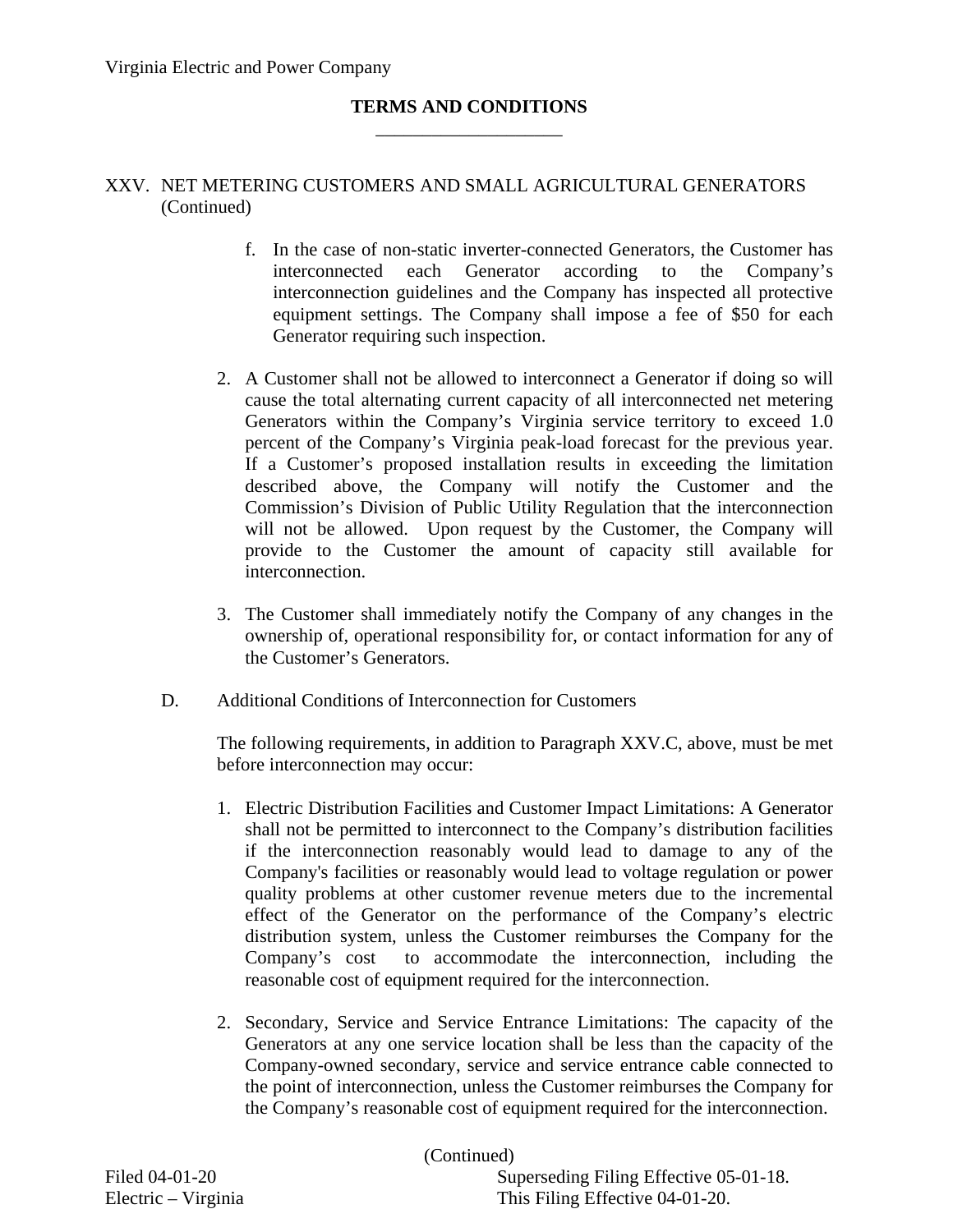## XXV. NET METERING CUSTOMERS AND SMALL AGRICULTURAL GENERATORS (Continued)

- 3. Transformer Loading Limitations: The Generator shall not have the ability to overload the Company's transformer, or any transformer winding, beyond manufacturer or nameplate ratings, unless the Customer reimburses the Company for the Company's reasonable cost of equipment required for the interconnection.
- 4. Integration with Company Facilities Grounding: The grounding scheme of each Generator shall be consistent with the Company's grounding scheme and shall comply with IEEE 1547, Standard for Interconnecting Distributed Resources with Electric Power Systems, July 2003. Upon the Customer's request, the Company shall assist the Customer in selecting a grounding scheme that coordinates with the Company's distribution system.
- 5. Balance Limitation: The Generator shall not create a voltage imbalance of more than 3.0% at any other customer's revenue meter if the Company's transformer, with the secondary connected to the point of interconnection, is a three-phase transformer, unless the Customer reimburses the Company for the Company's reasonable cost of equipment required for the interconnection.
- E. Metering
	- 1. General

Net metered energy shall be measured in accordance with standard metering practices by metering equipment capable of measuring (but not necessarily displaying) power flow in both directions.

- 2. Off-site Metering Requested by the Customer When the Customer requests metering equipment which is intended to be read off-site and the Company would not have normally provided such off-site metering, the Company will charge the Customer the actual cost of the meter installation.
- 3. Time-of-Use Metering The Time-of-Use Customer shall pay the Company's incremental metering costs associated with Net Metering Service.
- 4. Metering for Renewable Energy Certificates In the event the Customer requests that metering equipment be installed to measure the total output of the Renewable Fuel Generator for the purposes of having the Company purchase the Customer's Renewable Energy Certificates, in accordance with Paragraph XXV.H, below, the Company shall install the appropriate metering equipment and the Customer shall pay to the Company the Company's incremental metering costs associated with such metering equipment.

(Continued)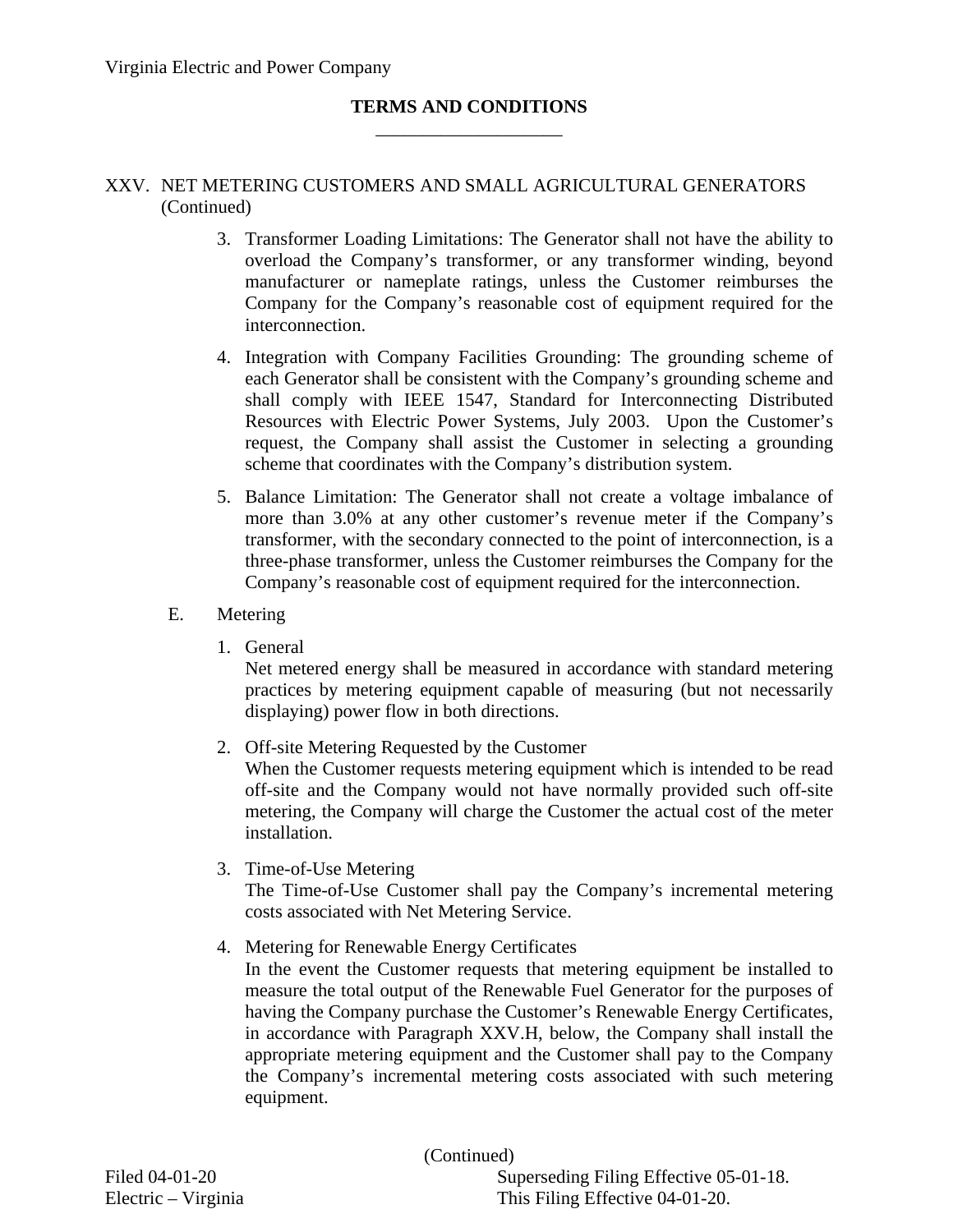## XXV. NET METERING CUSTOMERS AND SMALL AGRICULTURAL GENERATORS (Continued)

- 5. Metering for Agricultural Net Metering Customers
	- a. In accordance with Rule 20 VAC 5-315-20, the Agricultural Net Metering Customer may request that the Company provide Electric Service under one account to multiple meters that (i) serve the Agricultural Net Metering Customer and (ii) are located at separate but Contiguous Sites ("the Agricultural Net Metering Customer's One Account"). The Company will bill the Agricultural Net Metering Customer's One Account on the appropriate, applicable Rate Schedule ("Agricultural Net Metering Customer's Rate Schedule").
	- b. If one or more but not all of the multiple meters, to be included in the Agricultural Net Metering Customer's One Account measures demand, all such meters must measure demand when (i) the Agricultural Net Metering Customer's Rate Schedule includes a demand charge and/or (ii) any determination of demand provision in the Agricultural Net Metering Customer's Rate Schedule applies to the anticipated demand and/or anticipated kilowatt-hours to be billed on the Agricultural Net Metering Customer's One Account. Accordingly, the Company shall exchange each such meter that measures only kilowatt-hour usage with a meter capable of measuring demand.
	- c. The Agricultural Net Metering Customer shall pay to the Company the Company's incremental cost associated with each such meter exchange, as described in Paragraph XXV.E.5.b., above.
	- d. For purposes of applying any appropriate Excess Facilities Charge percentage pursuant to Section IV – Service Connections, Paragraph IV.E.3 or Paragraph IV.E.4, of the Company's Terms and Conditions to the Agricultural Net Metering Customer's One Account, the definition of Contiguous Sites pursuant to Rule 20 VAC 5-315-20 shall be used.
- 6. Metering for Small Agricultural Generators
	- a. Pursuant to Rule 20 VAC 5-315-20, the Small Agricultural Generator may request that the Company provide Electric Service under one Companyassigned account to multiple Company-owned meters that (i) serve the Small Agricultural Generator and (ii) are located at separate but Contiguous Sites ("the Small Agricultural Generator's One Account"). The Company will bill the Small Agricultural Generator's One Account on the appropriate, applicable Rate Schedule ("Small Agricultural Generator's Rate Schedule").

(Continued)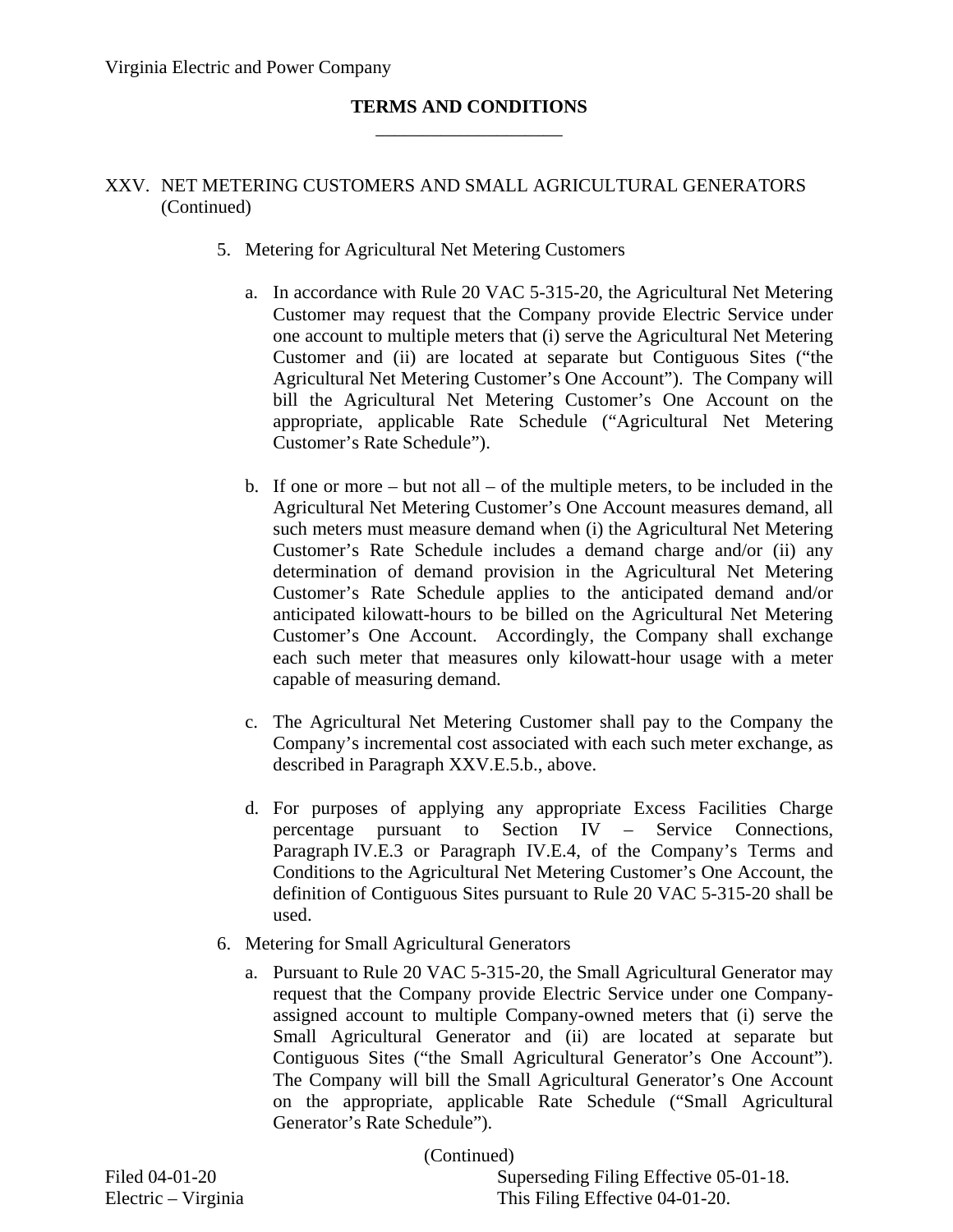# XXV. NET METERING CUSTOMERS AND SMALL AGRICULTURAL GENERATORS (Continued)

- b. If one or more but not all of the Company-owned multiple meters, to be included in the Small Agricultural Generator's One Account measures demand, all such meters must measure demand when (i) the Small Agricultural Generator Rate Schedule includes a demand charge and/or (ii) any determination of demand provision in the Small Agricultural Generator's Rate Schedule applies to the anticipated demand and/or anticipated kilowatt-hours to be billed on the Small Agricultural Generator's One Account. Accordingly, the Company shall exchange each such Company-owned meter that measures only kilowatt-hour usage with a Company-owned meter capable of measuring demand.
- c. The Small Agricultural Generator shall pay to the Company the Company's incremental cost associated with each such meter exchange, as described in Paragraph XXV.E.6.b., above.
- d. For purposes of applying any appropriate Excess Facilities Charge percentage pursuant to Section IV – Service Connections, Paragraph IV.E.3 or Paragraph IV.E.4, of the Company's Terms and Conditions to the Small Agricultural Generator's One Account, the definition of Contiguous Sites pursuant to Rule 20 VAC 5-315-20 shall be used.
- F. Net Metering Billing and Payment Considerations
	- 1. Definitions used in this section:
		- a. "Net Metering Period" each successive 12-month period beginning with the first meter reading date following the date of final interconnection of the Generator with the Company.
		- b. "Excess Generation" the amount by which electricity generated by the Generator exceeds electricity consumed by the Customer for the Net Metering Period.

(Continued)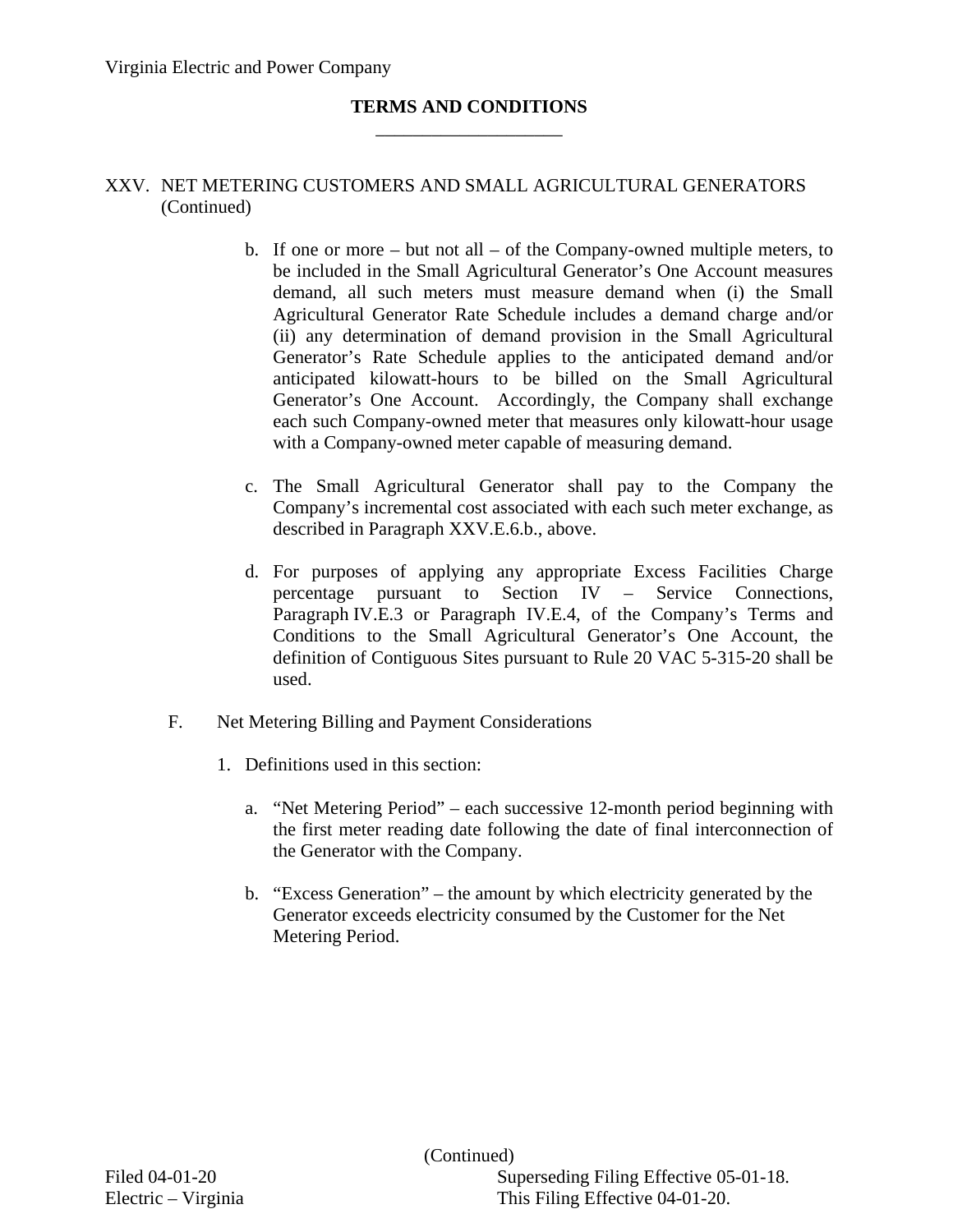## XXV. NET METERING CUSTOMERS AND SMALL AGRICULTURAL GENERATORS (Continued)

- 2. Compensation for Excess Generation
	- a. If the Customer purchases Electricity Supply Service from the Company, and the Customer has Excess Generation during a Net Metering Period, the Customer will receive no compensation from the Company unless the Customer enters into a power purchase agreement, as may be revised from time to time, with the Company.
	- b. If the Company provides the Customer Electricity Supply Service, the Company shall enter into a power purchase agreement for the Customer's Excess Generation, upon the written request of the Customer.
- 3. The power purchase agreement shall meet the following criteria:
	- a. The power purchase agreement shall be consistent with Rule 20 VAC 5- 315-50;
	- b. The Customer shall submit the written request for a power purchase agreement to the Company prior to the beginning of the Customer's first Net Metering Period covered by the power purchase agreement;
	- c. The Company shall purchase the Customer's Excess Generation for the Net Metering Period(s) under the power purchase agreement at a price equal to the PJM Interconnection, L.L.C. (PJM) DOMZONE day-ahead annual, simple average LMP (locational marginal price), as published by the PJM Market Monitoring Unit, for the most recent calendar year ending on or before the end of each Net Metering Period;
	- d. The price, as referenced in Paragraph XXV.F.3.c., above, shall remain in effect unless, after notice and opportunity for hearing, the Commission establishes a different price or pricing methodology.
- 4. The Company shall credit the Customer's account annually for the Excess Generation during the Net Metering Period within 30 days following the latter of the following:
	- a. The end of the Net Metering Period; or
	- b. The date of the PJM Market Monitoring Unit's publication of the previous calendar-year's PJM DOMZONE day-ahead annual, simple average LMP (locational marginal price).

(Continued)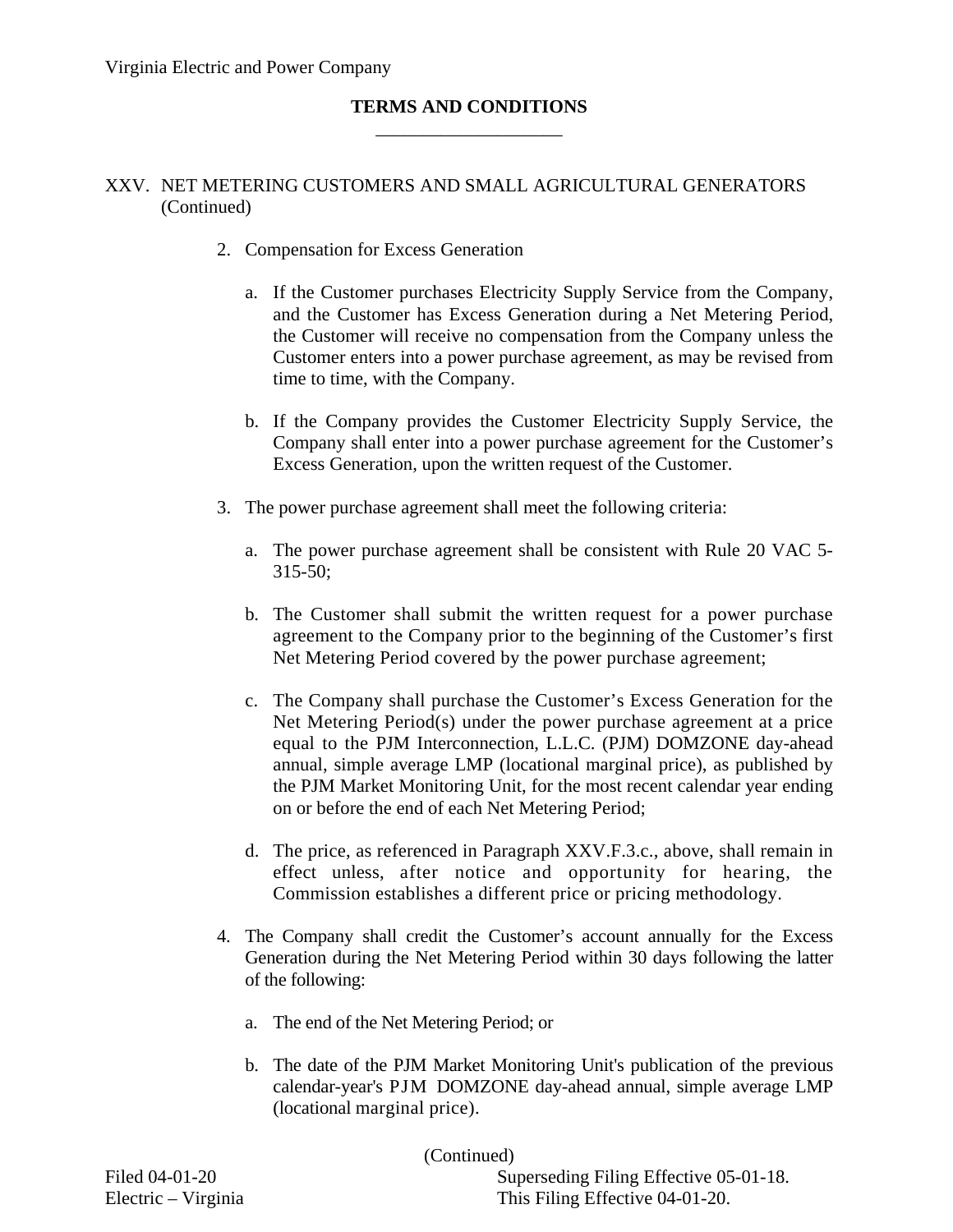## XXV. NET METERING CUSTOMERS AND SMALL AGRICULTURAL GENERATORS (Continued)

The Customer may choose to receive a direct payment in lieu of an account credit.

- 5. If electricity generated by the Customer and fed back to the electric grid exceeds the electricity supplied to the Customer by the Company or a CSP during any Billing Period ("Billing Period Credit"), the Customer will pay only the Company's non-usage sensitive charges, including any applicable standby charges, for that Billing Period. If a Time-of-Use Customer has Billing Period Credits in all Time-of-Use Tiers, during any Billing Period, the Time-of-Use Customer will pay only the Company's demand charge(s), nonusage sensitive charges, and any applicable standby charges for that Billing Period.
- 6. Billing Period Credits will be accumulated, carried forward and applied at the first opportunity to any billing periods having positive net consumption (by Time-of-Use Tiers in the case of a Time-of-Use Customer). However, any accumulated Billing Period Credits remaining unused at the end of a Net Metering Period shall be carried forward into the next Net Metering Period only to the extent that such accumulated Billing Period Credits carried forward do not exceed the Customer's billed consumption for the current Net Metering Period, adjusted to exclude accumulated Billing Period Credits carried forward and applied from the previous Net Metering Period (recognizing Time-of-Use Tiers for a Time-of-Use Customer).
- G. Small Agricultural Generator Billing and Payment Considerations
	- 1. The Small Agricultural Generator electing to interconnect to the Company's distribution system as a Small Agricultural Generator – as opposed to an Agricultural Net Metering Customer - shall enter into a power purchase agreement with the Company for the purchase, by the Company, of the electricity generated by the Small Agricultural Generating Facility.
	- 2. Under the power purchase agreement, the Company will pay the Small Agricultural Generator a price that is mutually agreed upon by the Company and the Small Agricultural Generator but not less than Company's Rate Schedule 19 - Power Purchases from Cogeneration and Small Power Production Qualifying Facilities approved as the Company's avoided cost tariff for energy and capacity.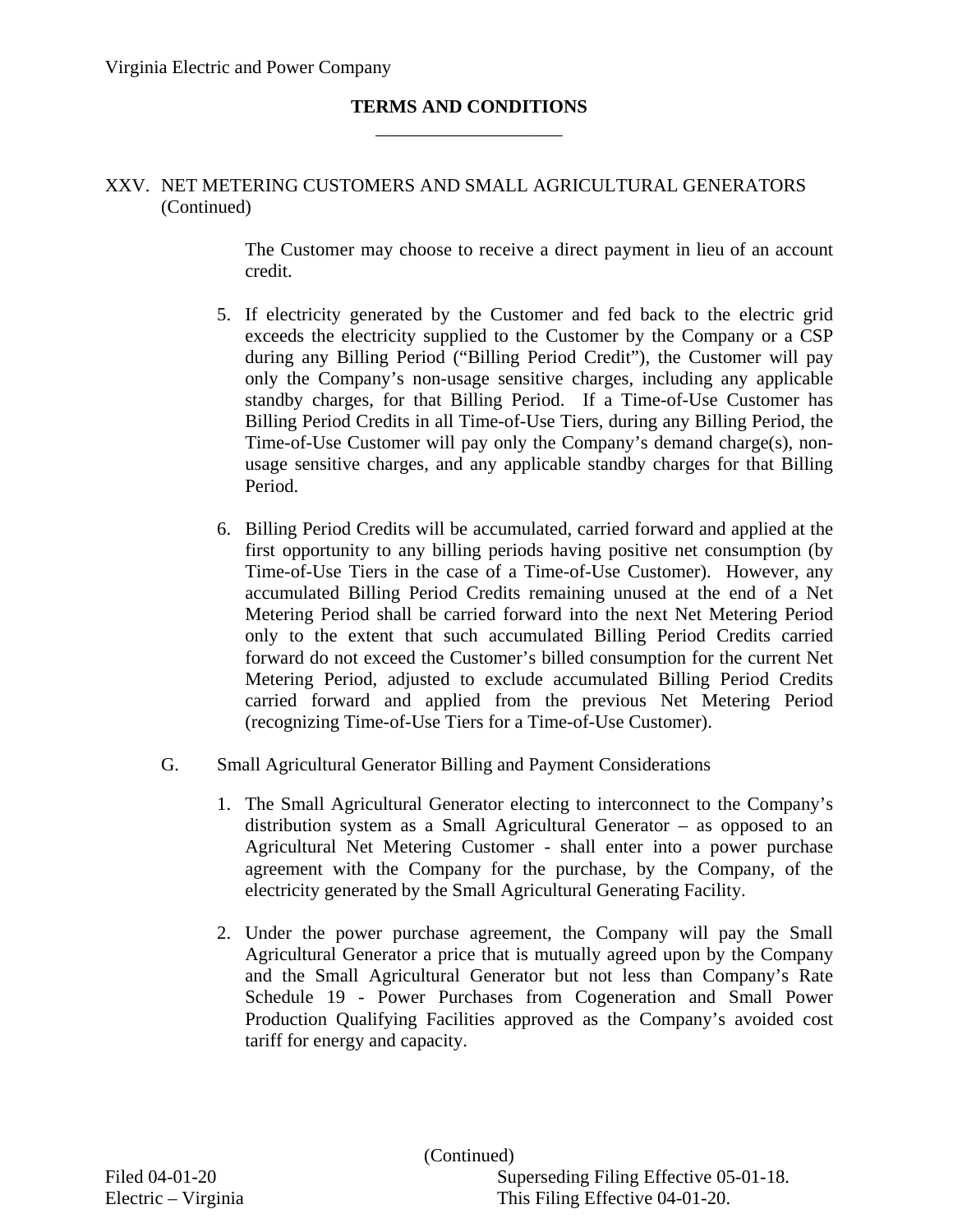## XXV. NET METERING CUSTOMERS AND SMALL AGRICULTURAL GENERATORS (Continued)

- H. Renewable Energy Certificates
	- 1. General

The Customer owns any Renewable Energy Certificate ("REC" or "RECs"), associated with the total output of the Generator.

- 2. Company's Obligation to Purchase the Customer's RECs The Company is obligated to purchase the Customer's RECs only when both of the following occur:
	- a. The Customer signs a power purchase agreement with the Company;
	- b. At the time the power purchase agreement is signed the Customer exercises Customer's one-time option to include a provision in the power purchase agreement that requires the Company to purchase all generated RECs over the duration of the power purchase agreement.
- 3. Company Payment for the Customer's REC
	- a. When the Company is obligated to purchase the Customer's RECs and where the Customer has not requested the Company to meter the total output of the Generator, the Company will purchase the RECs associated with the Excess Generation purchased in accordance with the power purchase agreement.
	- b. When the Company is obligated to purchase the Customer's RECs and where the Customer has requested the Company to meter the total output of the Generator, the Company will purchase the RECs associated with the total generation over the Net Metering Period, in accordance with the power purchase agreement.
	- c. For each REC the Company is obligated to purchase from the Customer during the Net Metering Period, in accordance with the power purchase agreement, the Company will make payment to the Customer for all whole RECs at the same time that the Company pays the Customer for any Excess Generation.
	- d. The Company will post a credit to the Customer's account. In lieu of a credit, the Customer may request a direct payment.

(Continued)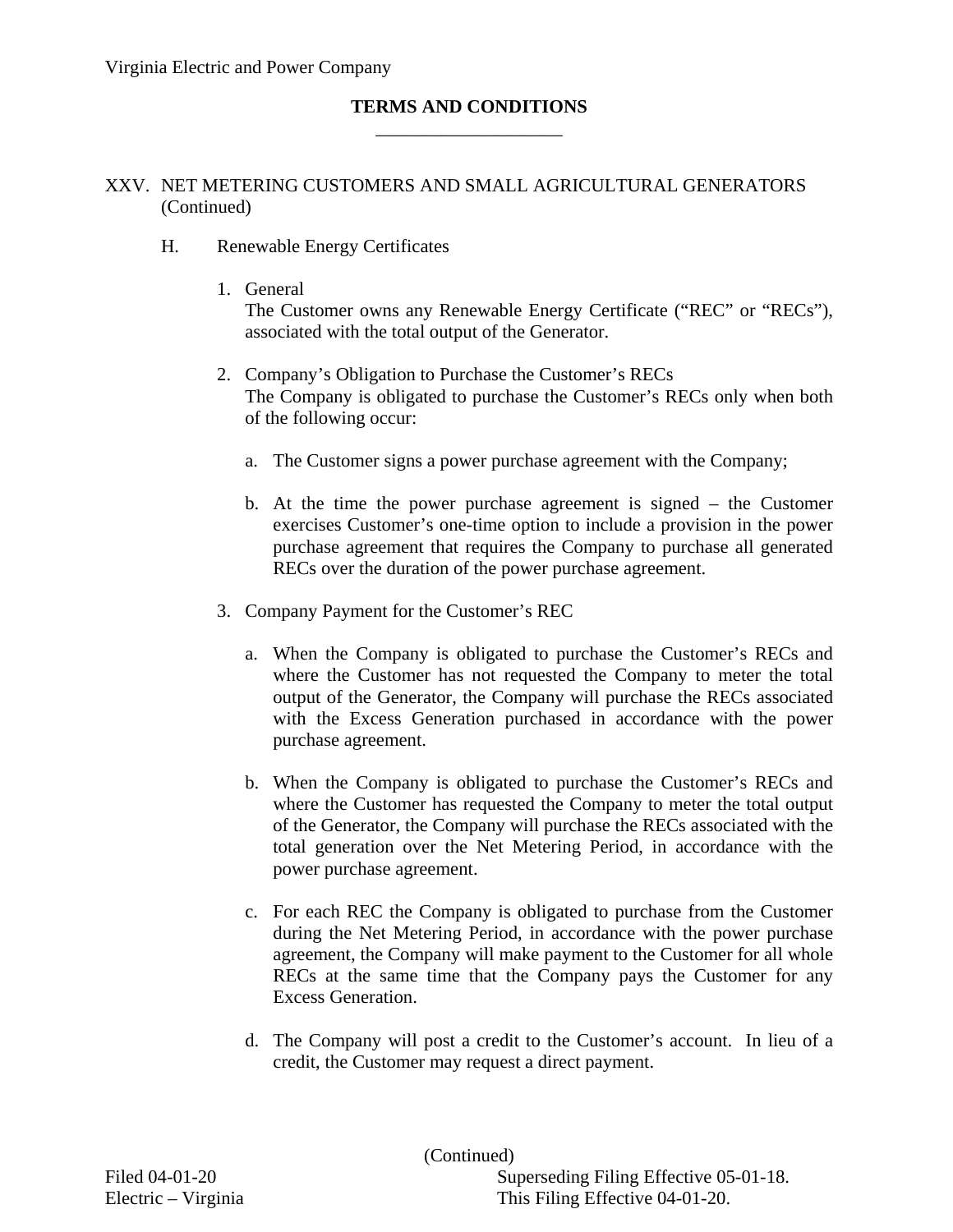## XXV. NET METERING CUSTOMERS AND SMALL AGRICULTURAL GENERATORS (Continued)

- e. The Company will not make an immediate payment to the Customer for any remaining fractional REC. Such fractional REC may be carried forward to subsequent Net Metering Periods for the duration of the power purchase agreement.
- 4. Rate to be Paid for Customer's RECs For each whole REC that the Company is obligated to purchase from the Customer, the Company will pay the Customer the daily unweighted average for the CR component, as described in Paragraph IV of the Company's Rider G – Renewable Energy Program, which applies during the time period for which Excess Generation is determined.
- 5. Registration and Tracking of RECs

The Customer agrees to all of the following criteria regarding the registration and tracking of RECs:

- a. The Customer shall be solely responsible for registering the Generator in the PJM Environmental Information Services ("EIS") Generation Attribute Tracking System ("GATS") and with any PJM state renewable energy programs under which the Generator qualifies, as determined by the Company: and
- b. The Customer shall use reasonable efforts to maintain the registration of the Generator with GATS and the state programs; and
- c. The Customer shall take any other reasonable actions to maintain the validity of the RECs for compliance purposes and to avoid revocation of any of the RECs for a period of five (5) years from the delivery dates.
- 6. Small Agricultural Generators who own RECs or other environmental attributes, which were created by the generation of renewable energy from the Small Agricultural Generating Facility, shall have the rights pursuant to this Paragraph XXV.H., and Rule 20 VAC 5-315-50.

(Continued)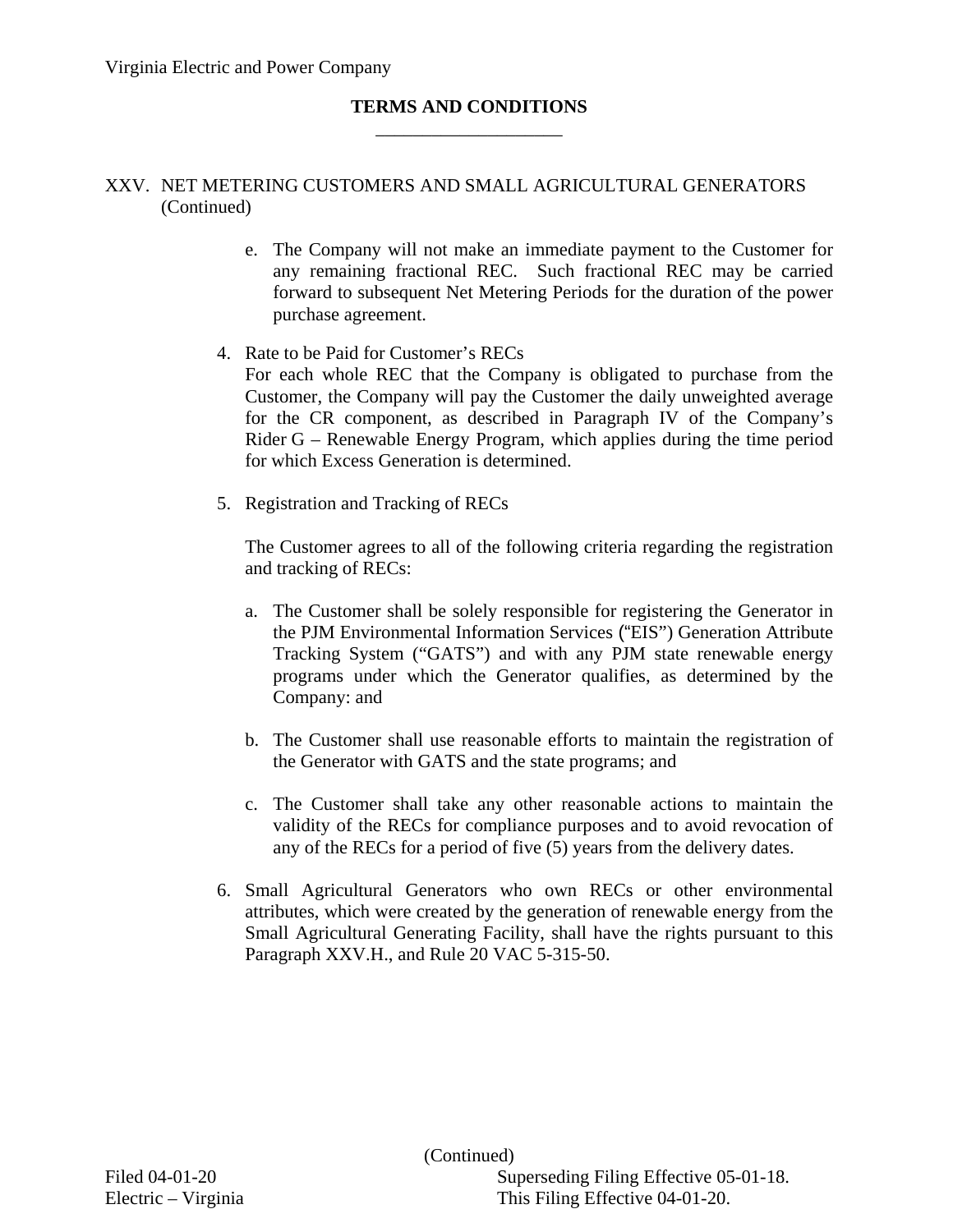#### XXV. NET METERING CUSTOMERS AND SMALL AGRICULTURAL GENERATORS (Continued)

#### I. Liability insurance

- 1. A Customer with a Generator with an alternating current capacity not exceeding 10 kilowatts shall maintain homeowners, commercial or other insurance providing coverage of at least \$100,000 for the liability of the insured against loss arising out of the use of a Generator, and for a Generator with an alternating current capacity exceeding 10 kilowatts the coverage shall be in the amount of at least \$300,000.
- 2. Customers are not required to purchase additional liability insurance where the Customer's existing insurance policy provides coverage against loss arising out of the use of a Generator by virtue of not explicitly excluding coverage for such loss.

#### J. Additional Controls and Tests

A Customer's Generator shall meet all applicable safety and performance standards established by the National Electrical Code, the Institute of Electrical and Electronics Engineers, and accredited testing laboratories such as Underwriters Laboratories. Beyond the requirements set forth in this Section XXV, and to insure public safety, power quality, and reliability of the Company's electric distribution system, the Customer whose Generator meets those standards and rules shall bear all reasonable costs of equipment required for the interconnection to the Company's electric distribution system, including costs, if any, to (i) install additional controls and (ii) perform additional tests.

(Continued)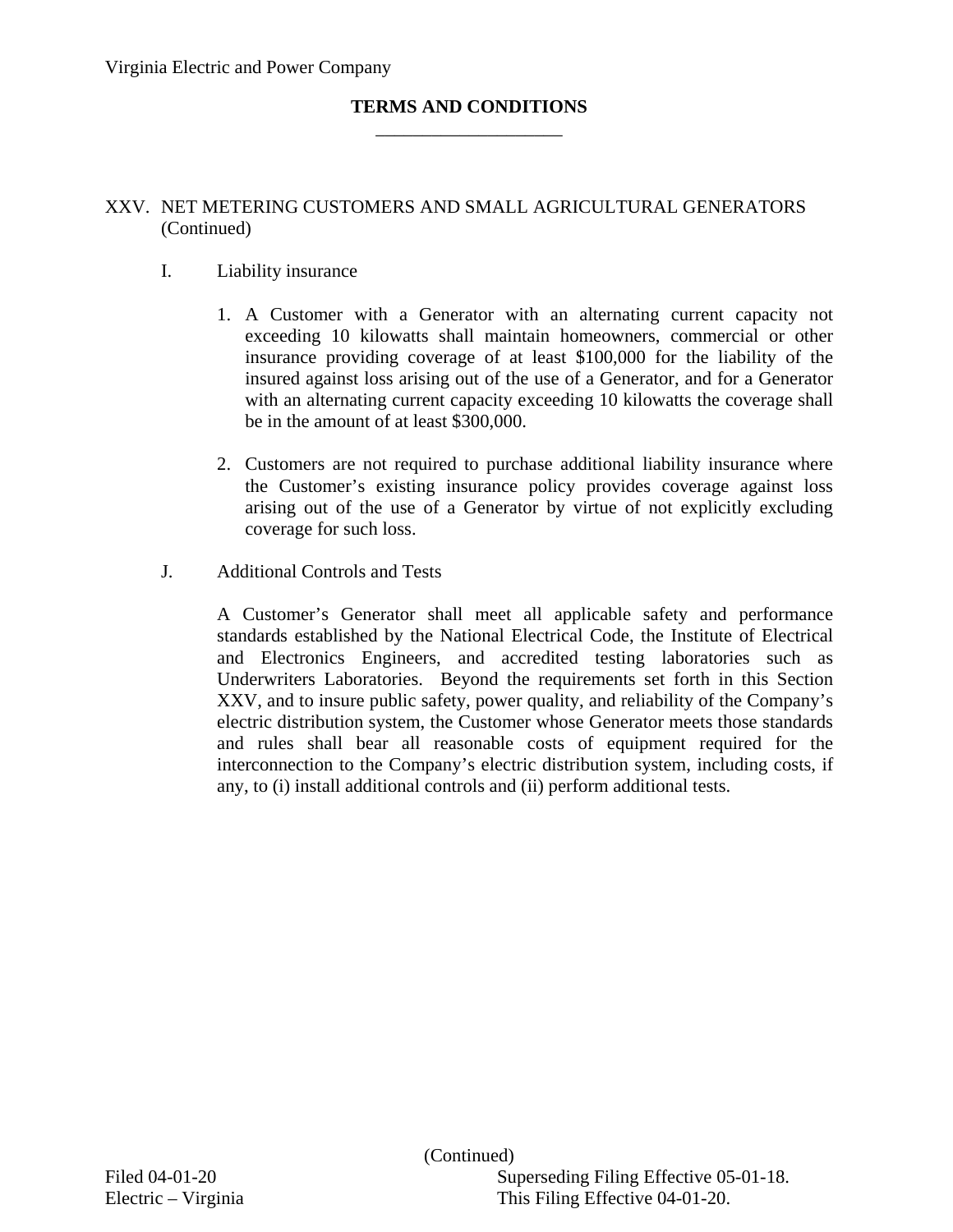#### **AGRICULTURAL NET METERING, SMALL AGRICULTURAL GENERATOR, OR NET METERING INTERCONNECTION NOTIFICATION**

PURSUANT TO RULE 20 VAC 5-315-30 OF THE COMMISSION'S REGULATIONS GOVERNING AGRICULTURAL NET METERING, SMALL AGRICULTURAL GENERATORS, AND NET ENERGY METERING, APPLICANT HEREBY GIVES NOTICE OF INTENT TO OPERATE A GENERATING FACILITY.

Customers shall initially complete Sections 1-4 and submit to the utility for review and approval prior to starting any construction or installation of the facility. Once the utility approves Sections 1-4, the customer may commence and complete installation of the facility. Upon completion of the installation, the customer shall resubmit the form with Section 5 completed.

| <b>Section 1. Applicant Information</b>                                                                                                                                                                                        | Check All That Apply:                       |  |
|--------------------------------------------------------------------------------------------------------------------------------------------------------------------------------------------------------------------------------|---------------------------------------------|--|
| $\Box$ Ag Net Metering; $\Box$ Small Agricultural Generator; $\Box$ Net Metering; $\Box$ Power Purchase Agreement.                                                                                                             |                                             |  |
| Name:                                                                                                                                                                                                                          |                                             |  |
|                                                                                                                                                                                                                                |                                             |  |
|                                                                                                                                                                                                                                |                                             |  |
|                                                                                                                                                                                                                                |                                             |  |
|                                                                                                                                                                                                                                |                                             |  |
| Distribution Utility:                                                                                                                                                                                                          |                                             |  |
|                                                                                                                                                                                                                                |                                             |  |
| Energy Service Provider (ESP) (if different than electric distribution company): _____________________________                                                                                                                 |                                             |  |
|                                                                                                                                                                                                                                |                                             |  |
|                                                                                                                                                                                                                                |                                             |  |
| <b>Section 2. Generator Information</b>                                                                                                                                                                                        | (Add sheets for multiple generating units.) |  |
|                                                                                                                                                                                                                                |                                             |  |
|                                                                                                                                                                                                                                |                                             |  |
| Mailing Address: <u>Denversion and the companion of the companion</u>                                                                                                                                                          |                                             |  |
|                                                                                                                                                                                                                                |                                             |  |
|                                                                                                                                                                                                                                |                                             |  |
|                                                                                                                                                                                                                                |                                             |  |
|                                                                                                                                                                                                                                |                                             |  |
|                                                                                                                                                                                                                                |                                             |  |
|                                                                                                                                                                                                                                |                                             |  |
|                                                                                                                                                                                                                                |                                             |  |
|                                                                                                                                                                                                                                |                                             |  |
| Inverter Manufacturer and Model: New York Contract the Contract of the Contract of the Contract of the Contract of the Contract of the Contract of the Contract of the Contract of the Contract of the Contract of the Contrac |                                             |  |
| Battery Backup (circle one): Yes No                                                                                                                                                                                            |                                             |  |